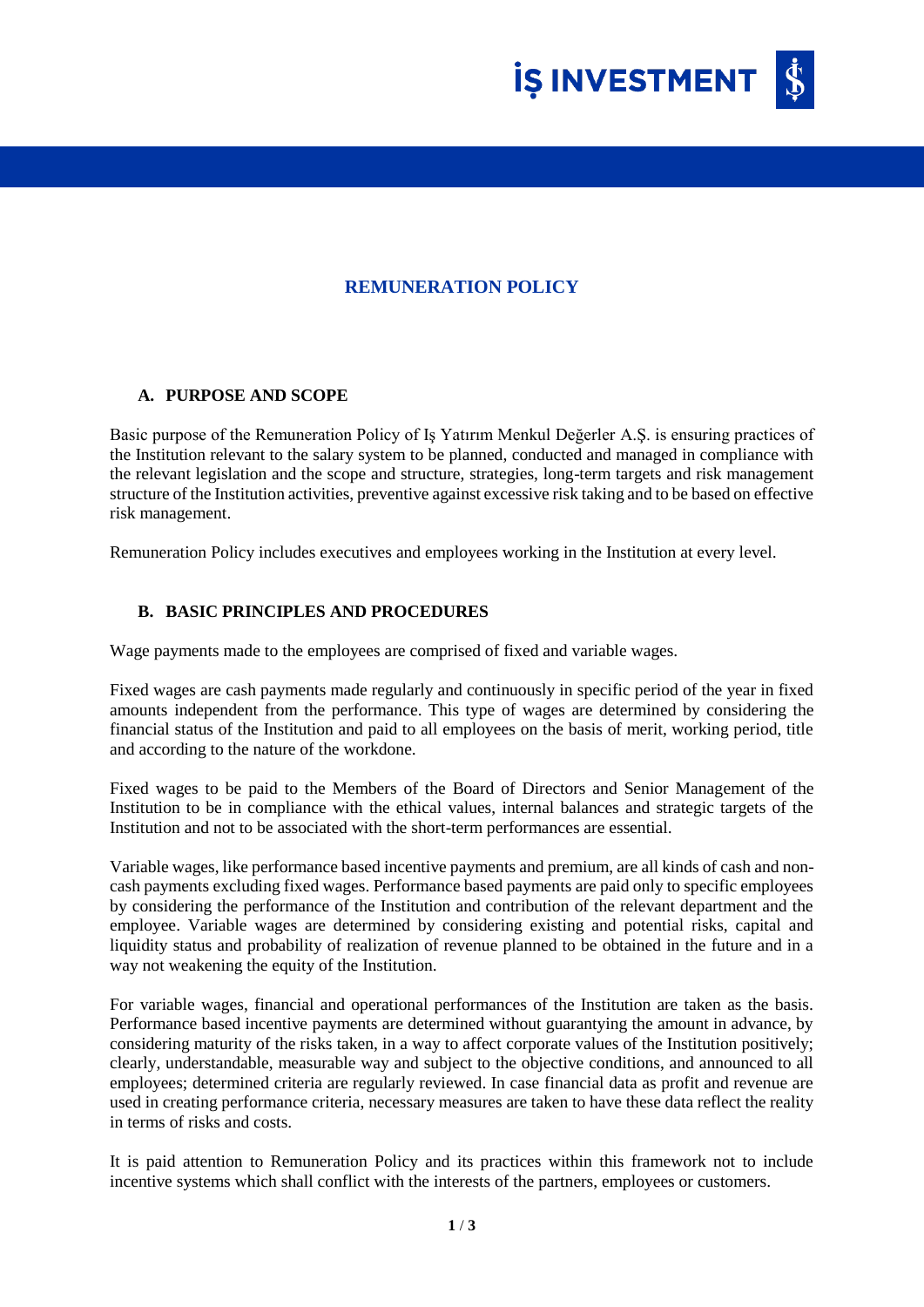Wages of the managers and the employees of the departments within the scope of the internal audit system are determined by considering general wage level, at a level enabling the fulfillment of audit activities efficiently and independently and by considering performance of the relevant employee on his/her own function.

Necessary actions including taking back the performance based variable wages shall be established for those who are identified to have endangered the Institution to work healthily or to have responsibility in the Institution's getting into financial straits as a result of his/her activities.

## **C. DUTIES AND RESPONSIBILITIES**

The Board of Directors has the final authority and responsibility on ensuring the remuneration practices of the Institution to be conducted efficiently within the framework of the relevant legislation and Remuneration Policy. The Board of Directors provides the efficiency of the Remuneration Policy by reviewing it at least once a year.

Corporate Governance Committee established within the Board of Directors follows and audits the remuneration practices of the Institution within the framework of the Remuneration Policy on behalf of the Board of Directors and submits its evaluations and suggestions to the Board of Directors at least once a year.

Senior Management is responsible against the Board of Directors for conducting and managing the remuneration practices effectively within the framework of the relevant legislation and the Remuneration Policy.

Duties and activities relevant to preparing, publishing, updating, effectively applying and following regulations relevant to practicing procedures and principles related to remuneration within the framework of the relevant legislation and Remuneration Policy are conducted, managed and coordinated within the Directorate of Human Resources. Other departments and branches of the Institution fulfill their duties within this scope in coordination with the Directorate of Human Resources.

All employees of the Institution at every level fulfill their part continuously, completely and properly in terms of applying Remuneration Policy, relevant regulations and other arrangements expediently and effectively.

Conformity of the practices and activities relevant to remuneration of the Institution with the related legislation and the provisions of the Remuneration Policy, their efficiency and whether they involve risk increasing factors are regularly subject to inspection and evaluation within the scope of internal audit and reported to the Board of Directors.

## **D. PUBLIC DISCLOSURE**

Remuneration Policy and amendments to be made in this policy and performance criteria to be taken as the basis in determination of variable wages are submitted for the shareholders' information at the General Meeting.

Basic procedures and principles on payments made to the employees are also included in the annual report.